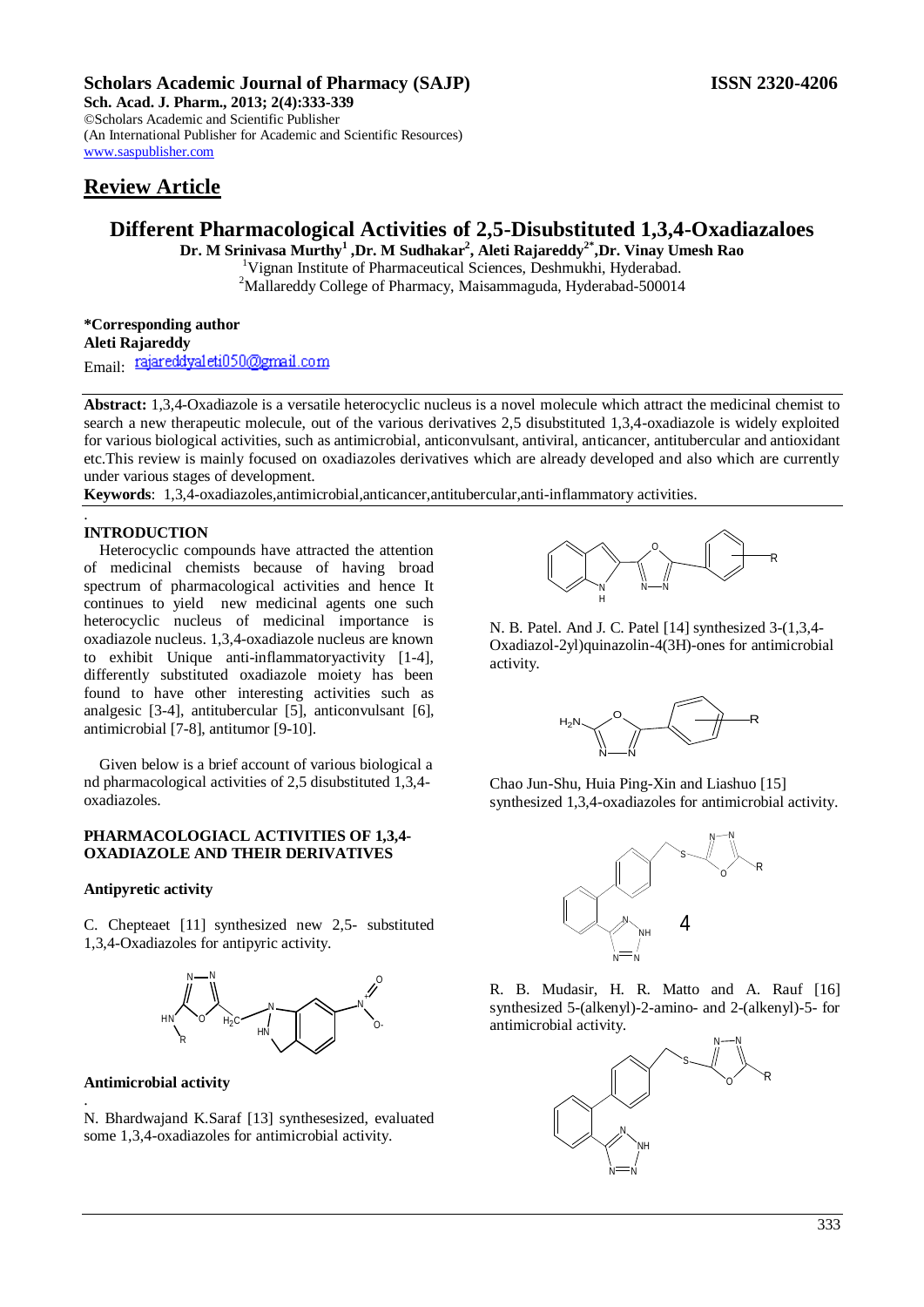R. Saini, K. A. Rai and A. N. Keshri [17] synthesized 2,5-di-substituted 1, 3, 4-oxadiazoles for antimicrobial activity.



Aates OÈznur and Kocabalkanli [18] synthesized some aryl 2 -[(N,N disubstituted thiocarbamoyl thio acylamino]-1,3,4 oxadia zoles for antimicrobial activity.



G.C.Ramaprasad, B.Kalluraya and S. B.Kumar [19] synthesized some novel 1,3,4-oxadiazoles for antimicrobial activity.



N. Jain, D. P. Pathak, P. Mishra and S. J. Jain [20]; synthesized some 2[5(Aryl)[1,3,4]oxadiazole-2 ylsulfanyl] alkanoic acids for antimicrobial activity.



S.Kumar [21] synthesized 5-substituted-2-amino-1,3,4 oxadiazolederivatives for antimicrobial activity.



N. K. Fuloria,V. and M. Ali [22]; synthesized some new oxadiazoles derived from Phenylpropionoylhydrazides for antimicrobial activity



K. K. Jha, S. Abdul and K. Yatendra [23];Designed, synthesized 1,3,4-oxadiazolederivatives for antimicrobial activity.



S. N. Channamata, B. Poojary and S. K .Nalilu [24]; synthesized, some disubstituted 1,3,4-oxadiazoles carrying 2(aryloxymethyl)phenyl moiety for antimicrobial activity.



#### **Anti-inflamatory activity**

M. M.Burbuliene, J. Virginija and Mekuskiene [27] synthesized 5-[(2-disubstitutedamino-6methylpyrimidin-4-yl)-sulfanyl methyl]-3H-1,3,4-oxadiazole-2-thiones for anti-inflammatory activity.



A.Husain and A.Mohammed [28] synthesized of novel 1,3,4-oxadiazole derivatives for their anti-inflammatory properties.



H. Kumar, J. A. Sadique Khan and A. Suroor [29] synthesized1,3,4-oxadiazole/thiadiazole and 1,2,4 triazole derivatives of biphenyl-4-yloxy acetic acid for anti-inflammatory activity.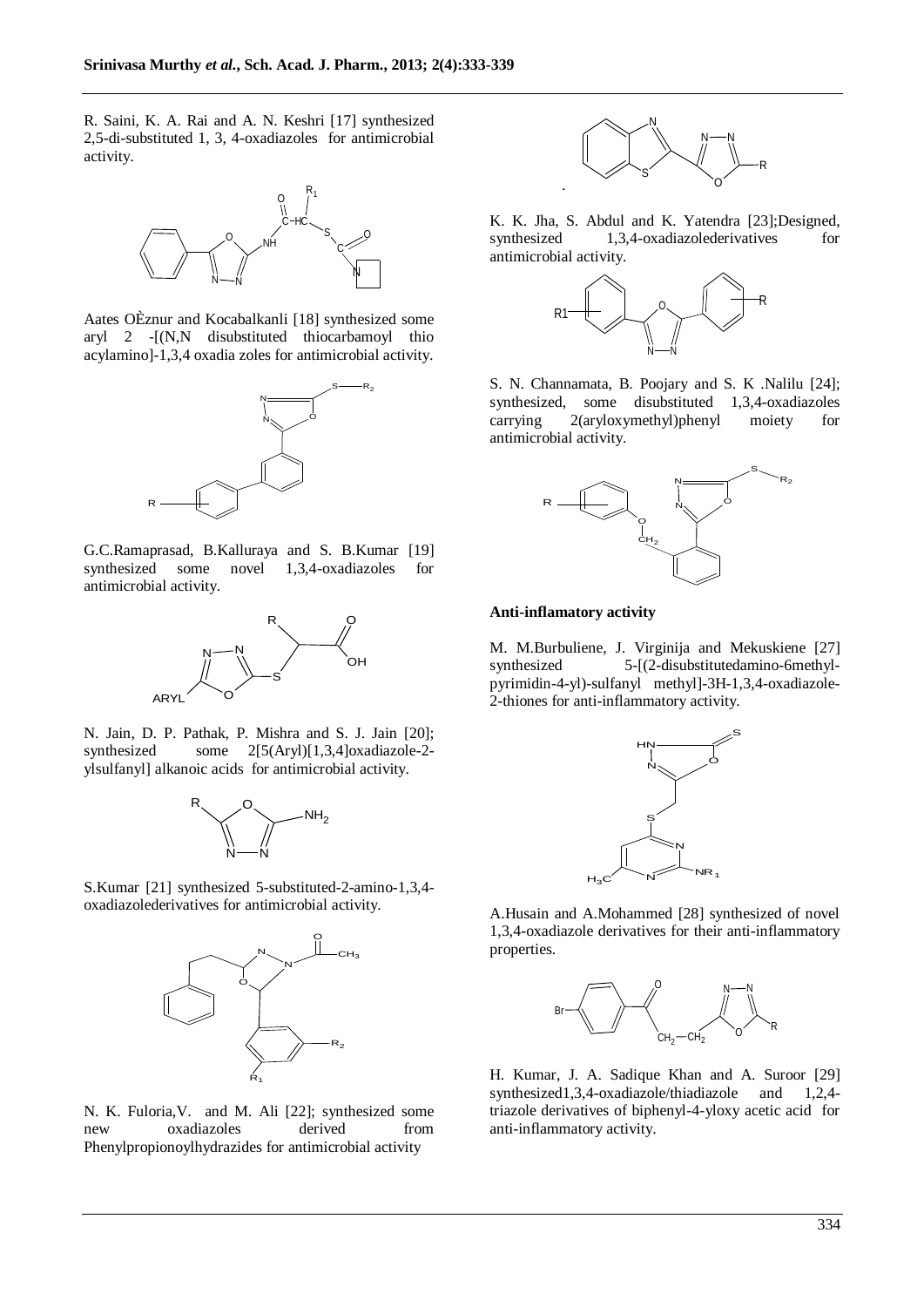

A.Mymoona, A.Husain and B.Azad [30] synthesized Aroylpropionicacid based 2,5-disubstituted-1,3,4 oxadiazoles for anti-inflammatory and analgesic activity.



P. Erhan, S. Gulay, K.Pelin [31] synthesized 1 acylthiosemicarbazides, 1,3,4- oxadiazoles, 1,3,4 thiadiazoles and 1,2,4triazole-3-thiones for antiinflammatory activity.



T. Chandra, S. Lata and S. Saxena [32] synthesized substituted acridinyl pyrazoline derivatives and evaluated for anti-inflammatory activity.



A.K. Singh, R. Parthsarthy and M. Lohani [33] synthesized some 1,3,4-oxadiazole derivatives for antiinflammatory activity.



M. Akhter, A. Husain, B. Azad and Mohd. Ajmal [34] synthesized Aroylpropionic acid based 2,5 disubstituted-1,3,4-oxadiazoles and evaluated their antiinflammatoryactivity.



#### **Analgesic activity**

A.Husain and A. Mohammed [35], synthesized novel 1,3,4-oxadiazole derivatives and evaluated their analgesic properties.



A. Mymoona, H. Asif and A.Bismillah [36]; synthesized Aroylpropionic acid based 2,5 disubstituted-1,3,4-oxadiazoles:Synthesis for antiinflammatory and analgesic activity



D. Dhansay and A. Pandey [37] synthesized some novel 2,5-Disubstituted 1,3,4-Oxadiazole and evaluated their Analgesic, Anti-Inflammatory, Anti-Bacterial and Anti Tubercular Activity.



B. Jayashankar [38] synthesized 2, 5-Disubstituted 1, 3, 4-Oxadiazole and evaluated their analgesic activity:



K. Selvakumar [39] synthesized, characterized 1,3,4 oxadiazole derivatives and evaluated their analgesic activity.



#### **Anticonvulsant activity**

Y. Mohammad and W. MohdAkhter [40] synthesized substituted oxadiazole and thiadiazole derivates and evaluated for anticonvulsant activity.

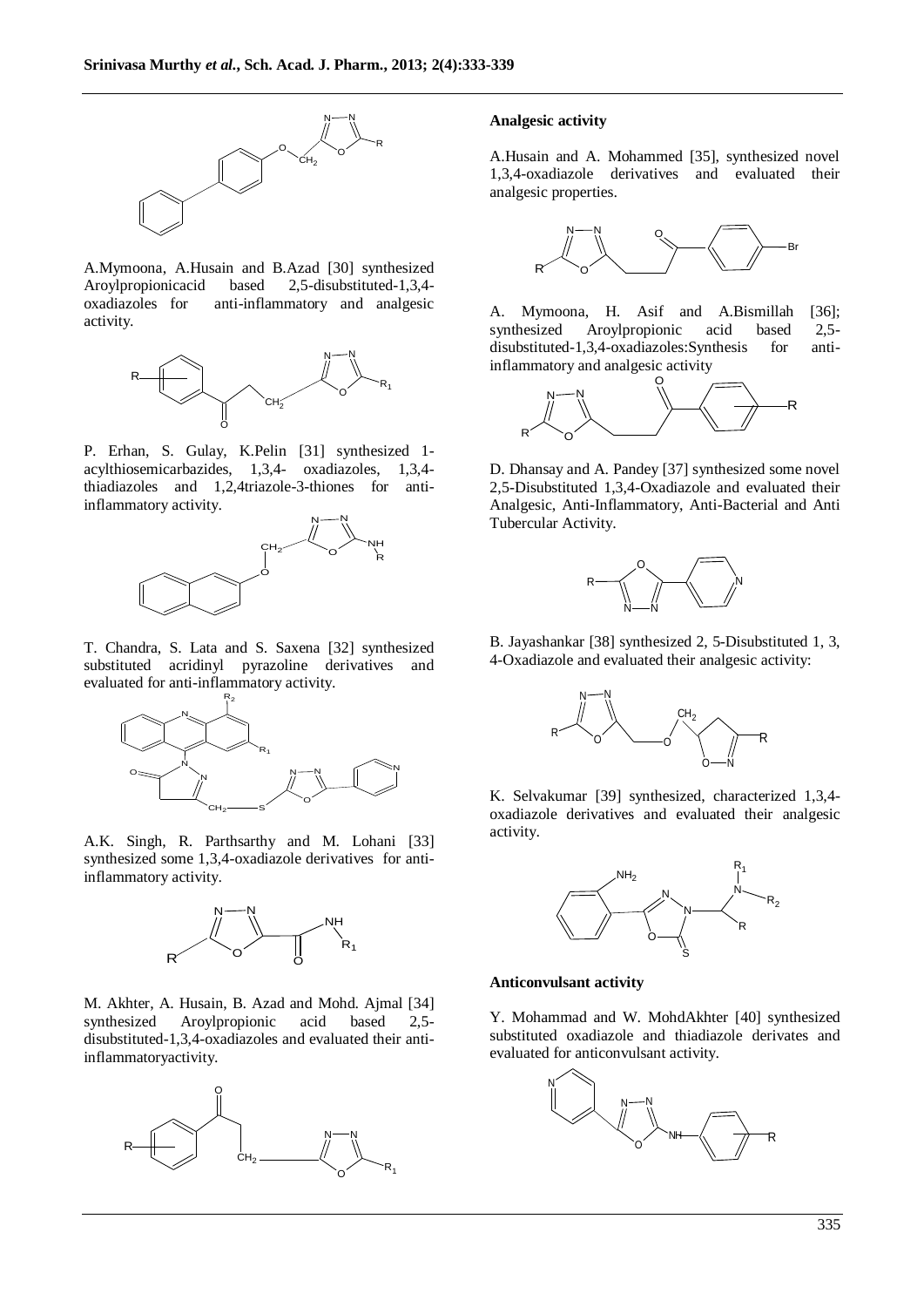Z. Afshin, H. Samaneh, T. Fatemeh [41] synthesized new 2-substituted-5{2-[(2-halobenzyl)thio)phenyl}- 1,3,4-oxadiazoles evaluated as anticonvulsant agents.



A Zarghi, Tabatabai S. A., Faizi Ahadian A. [42] synthesized new 2-substituted benzyloxyphenyl -1,3,4 oxadiazoles and evaluated as anticonvulsant agents.



A.Almasirad, T. Sand and Faizi M [43] synthesized new 2-substituted-5-[2-(2fluorophenoxy) phenyl]1,3,4 oxadiazole and 1,2,4-triazoles and evaluate their anticonvulsant activity .



### **Anti-tubercular activity**

S. R.Pattan, P. A.Rabara, S. Jayashri [44] synthesized and evaluated some novel substituted 1,3,4 oxadiazoleand pyrazole derivatives for anti-tubercular activity.



Yarshahar M, Siddiqui Ahmed A and Aliashraf M [45] synthesized and evaluated anti-tuberculostatic activity of novel 1,3,4-oxadiazole derivatives.



R.L. Bakal [46] synthesized some 2,5-disubstituted oxadiazole derivatives as potential candidate for treatment of XDR and MDR tuberculosis.



F. Macaev [47] studied the structure- antituberculosis activity relationships study of a series of 5-aryl-2-thio-1,3,4oxadiazole derivatives.



### **Anti Tumor activity**

S. Bondock [48] synthesized some new 1,3,4 oxadiazole and evaluated for antitumor activity.



#### **Pulmonary Vasodilatory activity**

P. J. Shirote and M. S. Bhatia [49] synthesized some novel 1,3,4oxadiazoles and evaluated for pulmonary vasodilatory activity .

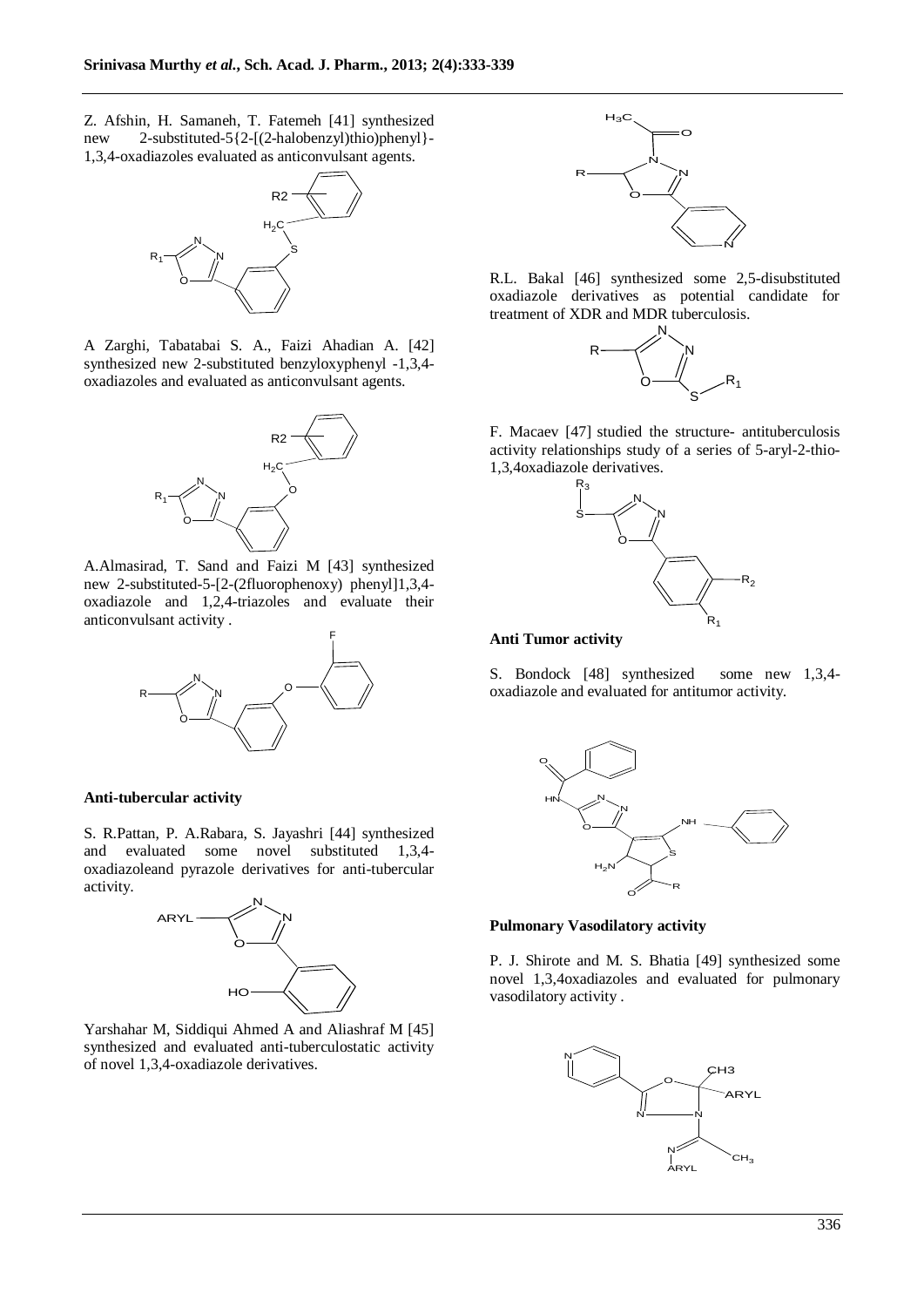## **CONCLUSION**

This review highlights the therapeutic properties of the 1,3,4-oxadiazole ring and found to be promising as it is related to diverse range of pharmacological activities. Thus this paper proves to be significant for further research work on the bioactive oxadiazole ring.

## **REFERENCES**

- **1.** Omar FA, Mahfouz NM and Rahman MA; Design synthesis and anti-inflammatory activity of some 1,3,4-oxadiazole derivatives. Eur. J.Med. Chem., 1996; 31: 819.
- **2.** Narayana B, Vijayraj, Ashalatha BV and Kumari NS; Synthesis of some new 2-(6 methoxy-2naphthyl)-5-aryl-1,3,4 oxadiazolesas possible nonsteroidalantiinflammatory and analgesicagents. Arch. Pharm., 2005; 338: 372-377.
- **3.** Kamble RR and Sudha BS;Synthesis and Pharmacological Screening of 5-methyl-3-[p- (6'aryl-2'-thioxo-1',2',5',6' tetrahydropyrimidin-4'-yl)phenyl]-3H-2-oxo- ∆4-1,3,4-oxadiazoles. India. Pharm. Sci., 2006; 68: 249.
- **4.** Husain A, Ahuja P and Sarafroz; Synthesis andbiological evaluation of ß-aroylpropionic acid based1,3,4-oxadiazoles:. ndian J. Pharm. Sci., 2009; 71: 62.
- **5.** Somani RR and Shirodkar PY; Synthesis andBiological Evaluation of some 2,5- Disubstituted 1,3,4-OxadiazoleDerivatives. Asian J. Chem., 2008; 20(8): 6189.
- **6.** Zarghi A, Tabatabai SA, Faizi M, Ahadian A, Navabi P, Zanganeh V and Shafiee A;Synthesis and anticonvulsant activity of new 2-substituted-5-(2benzyloxyphenyl)-1,3,4 oxadiazole. Bioorg.Med.Chem. Lett., 2005; 15: 1863.
- **7.** Ingole PS, Mohane SR and Berad BN; Synthesis and Antimicrobial Activity of 2- Alkyl/aryl-5-(pyrid4-yl)-1,3,4-oxadiazole. Asian J. Chem., 2007; 19(4): 2683.
- **8.** Karthikeyan MS, Prasad DJ, Mahalinga M, Holla BS and Kumari NS;Antimicrobial studies of 2,4dichloro-5 fluorophenylcontaining oxadiazoles. Eur.J. Med. Chem., 2008; 43: 25.
- **9.** Bhat KS, Karthikeyan MS, HollaBS and Shetty NS; Synthesis of some new fluorines containing1,3,4-oxadiazole derivatives as potentialantibacterial and anticancer agents. Indian J. Chem., 2004; 43B: 1765.
- **10.** B. S. Holla, K. N. Poojary, K. S. Bhat, M. Ashok, and B. Poojary;Synthesis and anticancer activity studies on some 2-chloro-1,4-bis-(5-substituted-1,3,4oxadiazol-2 ylmethyleneoxy) phenylenederivatives:IndianJ.Chem.44B,1669, 2005
- **11.** Chepteaet C; Enhanced Antipyretic Activity of new 2,5-Substituted 1,3,4-Oxadiazoles Encapsulated InAlginate/GelatinParticulated Systems. Cellulose Chem. Technol., 2012; 46(1-2): 19-25.
- **12.** Tripathi KD;Essential of Medical Pharmacology,  $5<sup>th</sup>$  edition, 2003: 167, 627, 759-698.
- 13. Bhardwaj N and Saraf K; Syntheses,Evaluation andCharacterization of Some 1,3,4-Oxadiazoles asAntimicrobial Agents. e-Journal of Chemistry, 2009; 1133- 1138.
- **14.** Patel NB and Patel JC; Synthesis and Antimicrobial Activity of 3-(1,3,4-Oxadiazol-2yl)quinazolin-4(3H)-ones. Internationale Pharmaceutica Sciencia, 2010; 23: 173-193.
- **15.** Jun-Shu C, Ping-Xin H and Liashuo; Synthesisand Antibacterial Activities of Novel Biphenyltetrazole Derivatives Bearing 1,3,4Oxadiazole. Journalof the Chinese Chemical Society, 2005; 52: 539-544.
- **16.** Mudasir RB, Matto HR and Rauf A; Synthesis characterization and anti-bacterial activity of 5-(alkenyl)-2-amino- and 2-(alkenyl)-5 phenyl-1,3,4-oxadiazoles. J. Chem. Sci., 2010; 122(2): 177-182.
- **17.** Saini R, Rai KA and Keshri AN; Synthesis andBiological Evaluation of 2,5-Di-substituted 1, 3, 4oxadiazoles. Asian J. Research Chem., 2009; 2(1): 0974-4169.
- **18.** Aatesh O Èznur and Kocabalkanli; Synthesis and antimicrobial activity of some 5-aryl-2- [(N,N –disubstituted thiocarbamoyl thio) acylamino]-1,3,4oxadiazoles. IlFarmaco, 1998; 53: 541-544.
- **19.** Ramaprasad GC, Kalluraya B and Kumar SB; Synthesis andbiological property of some novel 1,3,4-oxadiazoles. European Journal ofMedicinal Chemistry, 2010; 45: 4587-4593.
- **20.** Jain N, Pathak DP, Mishra P and Jain SJ; Syntheses and Antibacterial Studies of Some 2-[5-(Aryl)[1,3,4]oxadiazole-2-ylsulfanyl] alkanoic Acids. J. Iran. Chem. Soc., 2009; 6(1): 77-81.
- **21.** Kumar S; Synthesis and biological activity of 5substituted-2-amino-1,3,4 oxadiazolederivatives. Turk. J. Chem., 2011; 35: 99-108.
- **22.** Fuloria NK, Singh V and Ali M; Synthesis and Antimicrobial Evaluation of Some New Oxadiazoles Derived from Phenylpropionoyl hydrazides. Molecules, 2009; 14(5): 1898- 1903.
- **23.** Jha KK, Abdul S and Kumar Y; Design, synthesis and biological evaluation of 1,3,4 oxadiazole derivatives. European Journal of Medicinal Chemistry, 2010; 45: 4963-4967.
- **24.** Channamata SN, Poojary B and Nalilu SK; Synthesis, characterization and antimicrobial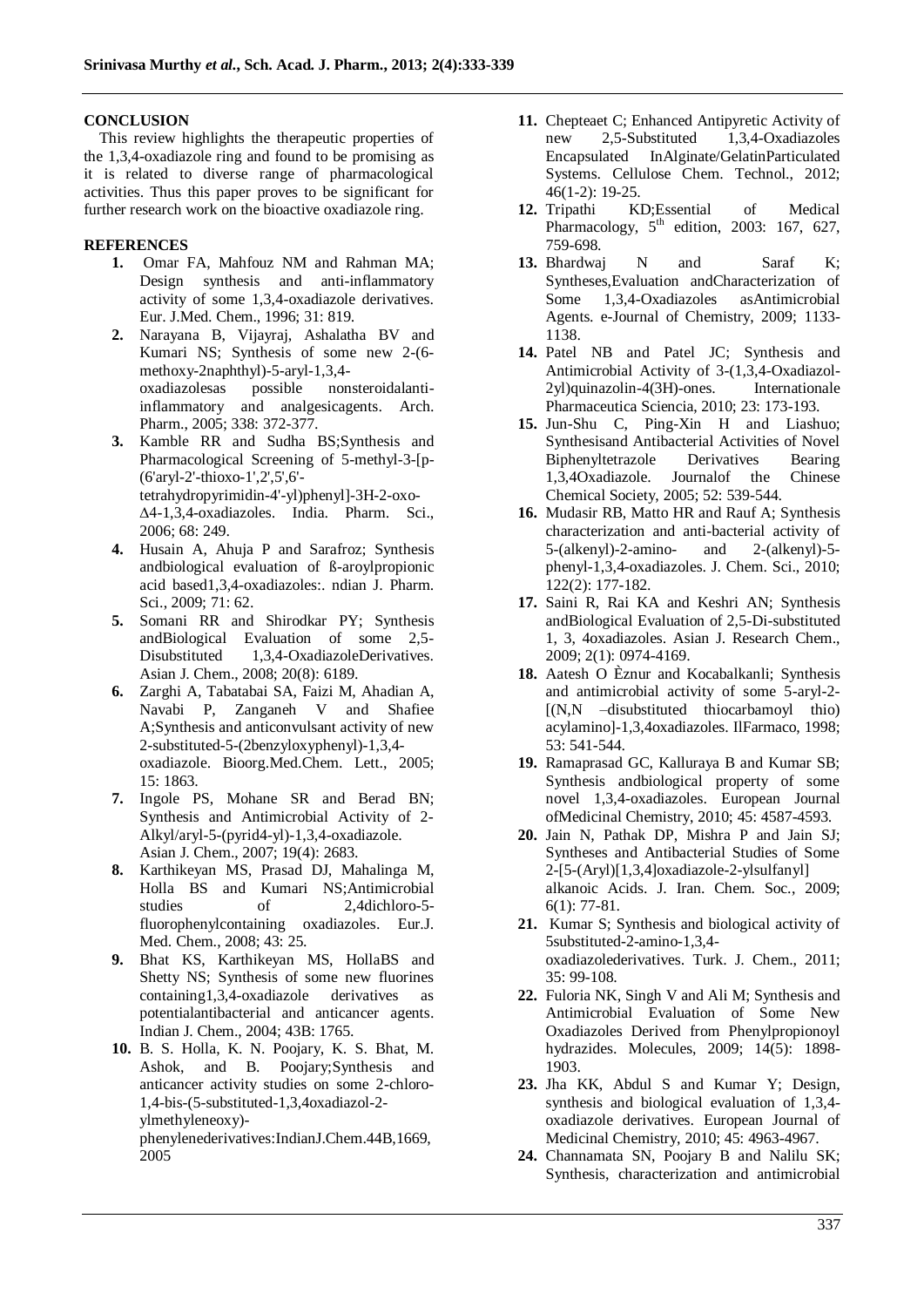activity of some disubstituted 1,3,4 oxadiazoles carrying 2(aryloxymethyl)phenylmoiety. European Journal of Medicinal Chemistry, 2010; 45: 4708-4719.

- **25.** Hemavathi SN, Vishukumarand BK, Lokanatharai KM; Synthesis and Biological Screening of Some New 2, 5-Disubstituted 1, 3, 4-Oxadiazoles. Int.J. Pharm. Pharm Sci., 2011; 3(4): 110-114.
- **26.** Mohd. A, Javed SA and Harish K; Synthesis of some 1,3,4-oxadiazole derivatives as potential anti-inflammatory agents. Indian Journal of Chemistry, 2007; 46B: 1014-1019.
- **27.** [Burbuliene MM,](http://www.ncbi.nlm.nih.gov/pubmed?term=Burbuliene%20MM%5BAuthor%5D&cauthor=true&cauthor_uid=15474053) [Jakubkiene V,](http://www.ncbi.nlm.nih.gov/pubmed?term=Jakubkiene%20V%5BAuthor%5D&cauthor=true&cauthor_uid=15474053) [Mekuskiene](http://www.ncbi.nlm.nih.gov/pubmed?term=Mekuskiene%20G%5BAuthor%5D&cauthor=true&cauthor_uid=15474053)  [G,](http://www.ncbi.nlm.nih.gov/pubmed?term=Mekuskiene%20G%5BAuthor%5D&cauthor=true&cauthor_uid=15474053) [Udrenaite E,](http://www.ncbi.nlm.nih.gov/pubmed?term=Udrenaite%20E%5BAuthor%5D&cauthor=true&cauthor_uid=15474053) [Smicius R,](http://www.ncbi.nlm.nih.gov/pubmed?term=Smicius%20R%5BAuthor%5D&cauthor=true&cauthor_uid=15474053) [Vainilavicius P;](http://www.ncbi.nlm.nih.gov/pubmed?term=Vainilavicius%20P%5BAuthor%5D&cauthor=true&cauthor_uid=15474053) Synthesis and anti-inflammatory activity of<br>derivatives of 5-I(2-disubstitutedaminoderivatives of 5-[(2-disubstitutedamino-6methyl-pyrimidin-4-yl)-sulfanylmethyl]-3H-1,3,4oxadiazole-2-thiones. Farmaco; 2004; 59(10):767–774.
- **28.** Husain A and Mohammed A; Synthesis of novel 1,3,4oxadiazolederivatives and their biological properties. Acta Pharm., 2009; 59: 223-233.
- **29.** Kumar H, Khan JAS and Suroor A; 1,3,4 Oxadiazole/thiadiazole and derivatives of biphenyl-4-yloxy acetic acid: Synthesis and preliminary evaluation of biological properties. European Journal of Medicinal Chemistry, 2008; 43: 2688-2698.
- **30.** Mymoona A, Husain A and Azad B; Aroylpropionicacid based 2,5-disubstituted-1,3,4oxadiazoles:Synthesisand their antiinflammatoryand analgesic activities. European Journal of Medicinal Chemistry, 2009; 44: 2372-2378.
- **31.** Erhan P, Gulay S, Pelin K; Synthesis and antiinflammatoryactivity of 1 acylthiosemicarbazides,1,3,4- oxadiazoles, 1,3,4-thiadiazoles and 1,2,4triazole-3-thiones. Il Farmaco, 2002; 57(2): 101-107.
- **32.** T.Chandra, S.Lataand S.Saxena; Synthesis ofsubstituted acridinylpyrazoline derivatives and theirevaluation for anti-inflammatory activity:European Journal of Medicinal Chemistry:45, 1772-1776, 2010.
- **33.** Singh AK, Parthsarthy R and Lohani M; Synthesis, characterization and antiinflammatory activity ofsome 1,3,4-oxadiazole derivatives. J. Chem. Pharm.Res., 2012; 4(1): 779-782.
- **34.** Akhter M, Husain A, Azad B and Ajmal M; Aroylpropionic acid based 2,5disubstituted-1,3,4-oxadiazoles:Synthesis and theirantiinflammatory and analgesicactivities. European Journal of MedicinalChemistry, 2009; 44: 2372-2378.
- **35.** Husain A and Mohammed A; Synthesis of novel 1,3,4-oxadiazole derivatives and their

biological properties:Acta Pharm., 2009; 59: 223-233.

- **36.** Mymoona A, Asif H and Bismillah A; Aroylpropionic acid based 2,5-disubstituted-1,3,4-oxadiazoles:Synthesis and their antiinflammatory and analgesicactivities. European Journal of Medicinal Chemistry, 2009; 44: 2372-2378.
- **37.** Dhansay D and Pandey A; Synthesis of some Novel 2,5-Disubstituted 1,3,4-Oxadiazole and its Analgesic, Anti-Inflammatory, Anti-Bacterial and AntiTubercularActivity. International Journal ofChemistry, 2010; 64: 1397-1412.
- **38.** Jayashankar B, [Rai](http://www.sciencedirect.com/science/article/pii/S022352340900213X) KML, [Baskaran](http://www.sciencedirect.com/science/article/pii/S022352340900213X) N, [Sathish](http://www.sciencedirect.com/science/article/pii/S022352340900213X) HS; Synthesis and pharmacological evaluation of 1,3,4-oxadiazole bearing bis(heterocycle) derivatives as antiinflammatory and analgesic agents. European Journal of Medicinal Chemistry, 2009; 44 (10): 3898-3902.
- **39.** Selvakumar K; Synthesis, characterization and analgesic activity of 1,3,4-oxadiazole derivatives. Int. J. Pharm & Ind. Res., 2012; 02(01): 334-342.
- **40.** Mohammad Y and MohdAkhter W; Synthesis and anticonvulsant activity of substituted oxadiazole andthiadiazole derivatives. ActaPoloniae Pharmaceutica, 2011; 66(4): 393-397.
- **41.** Afshin Z, Samaneh H, Fatemeh T; Synthesis and Pharmacological Evaluation of New 2- Substituted-5{2-[(2-halobenzyl)thio)phenyl}- 1,3,4-oxadiazolesas Anticonvulsant Agents. Bioorg. Lett., 2008; 185-201.
- **42.** Zarghi A, Tabatabai S.A, FaiziAhadian A.; Synthesisanticonvulsant activity of new 2 substitutedbenzyloxyphenyl -1,3,4 oxadiazoles: Bioorg. Lett.:15,1863-1865, 2005.
- **43.** Almasirad A, Tabatabai SA, Faizi M, Kebriaeezadeh A, Mehrabi N, Dalvandi A, Shafiee AN; Synthesis & anticonvulsant activity of new 2-substituted-5-[2- (2fluorophenoxy)phenyl] 1,3,4-oxadiazole & 1,2,4- triazoles: Bioorg. Med. Chem. Lett.: 2004; 14(24): 6057-6059,
- **44.** Pattan SR, Rabara PA, Jayashri S; Synthesis and evaluation of some novel substituted 1,3,4 oxadiazole and pyrazole derivatives for Antitubercularactivity. Indian Journal of Chemistry, 2009; 48B: 1453-1456.
- **45.** Yarshahar M, Siddiqui Ahmed A andAliashrafM;Synthesis and Anti Tuberculostatic Activity of Novel 1,3,4- OxadiazoleDerivatives:Journal of the Chinese ChemicalSociety:54,5-8,2007.
- **46.** Bakal RL; Identification and development of 2,5-disubstitutedoxadiazole as potential candidate fortreatment of XDR and MDR